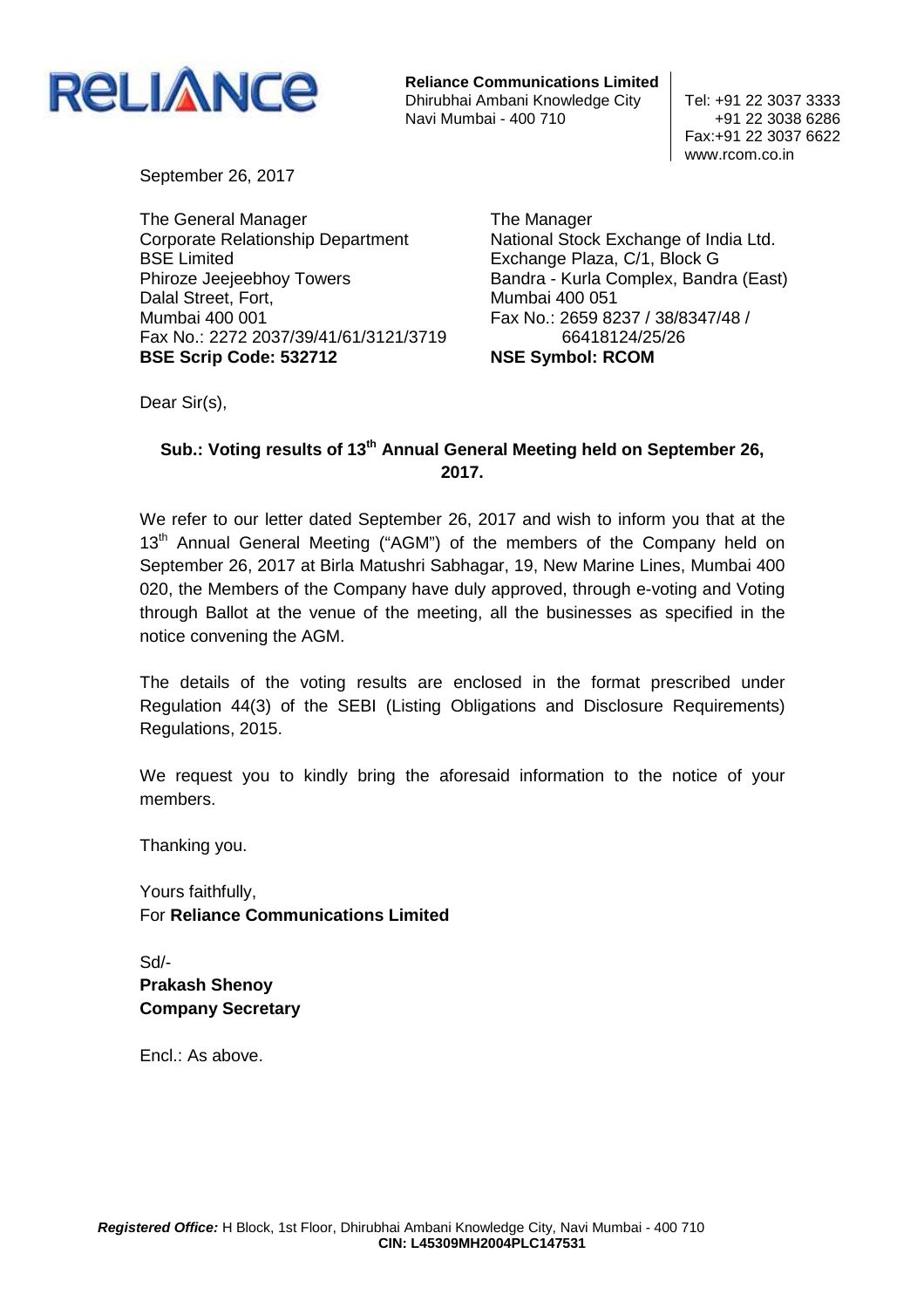## **Reliance Communications Limited**

## **Details of voting result**

| Date of the AGM                                                              | September 26,2017                                                                           |
|------------------------------------------------------------------------------|---------------------------------------------------------------------------------------------|
| Total number of shareholders on record date                                  | September 19, 2017, the cut-off date for reckoning the voting rights<br>of the shareholders |
|                                                                              | Total No. of Shareholders:1612390                                                           |
| No. of shareholders present in the meeting either in person or through proxy | 1238                                                                                        |
|                                                                              |                                                                                             |
| Promoters and Promoter Group                                                 | 10                                                                                          |
| Public                                                                       | 1228                                                                                        |
| No. of Shareholders attended the meeting through Video Conferencing          |                                                                                             |
|                                                                              |                                                                                             |
| Promoters and Promoter Group                                                 | Not arranged                                                                                |
| Public                                                                       | Not arranged                                                                                |

**Details of Agenda:**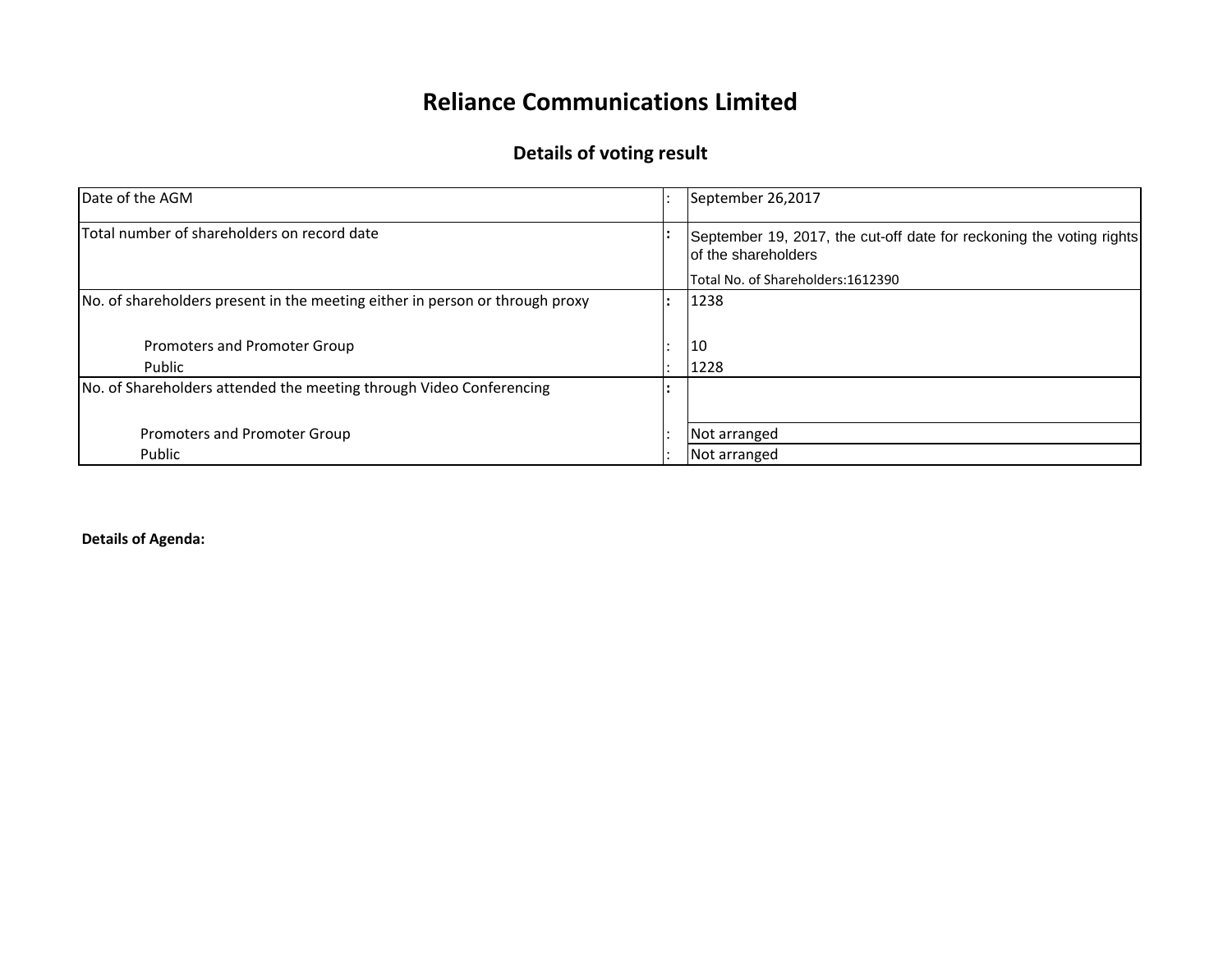| Resolution required: Ordinary                                                |                                         | <b>No</b>             | (1) To consider and adopt: a) the audited financial statement of the Company for the<br>financial year ended March 31, 2017 and the reports of the Board of Directors and<br>Auditors thereon, and b) the audited consolidated financial statement of the Company<br>for the financial year ended March 31,2017. |                                                           |                |  |                           |                                         |                                       |
|------------------------------------------------------------------------------|-----------------------------------------|-----------------------|------------------------------------------------------------------------------------------------------------------------------------------------------------------------------------------------------------------------------------------------------------------------------------------------------------------|-----------------------------------------------------------|----------------|--|---------------------------|-----------------------------------------|---------------------------------------|
| Whether promoter/ promoter group are interested in the<br>agenda/resolution? |                                         |                       |                                                                                                                                                                                                                                                                                                                  |                                                           |                |  |                           |                                         |                                       |
| Category                                                                     | Mode of<br>Voting                       | No. of shares<br>held | No. of votes<br>polled                                                                                                                                                                                                                                                                                           | % of Votes Polled on No. of Votes -<br>outstanding shares | in favour      |  | No. of Votes -<br>against | % of Votes in favour<br>on votes polled | % of Votes against on<br>votes polled |
|                                                                              |                                         | (1)                   | (2)                                                                                                                                                                                                                                                                                                              | $(3)=[(2)/(1)]*100$                                       | (4)            |  | (5)                       | $(6)=[(4)/(2)]*100$                     | $(7)=[(5)/(2)]*100$                   |
| Promoter and                                                                 | E-Voting                                |                       | 1463696844                                                                                                                                                                                                                                                                                                       | 99.9317                                                   | 1463696844     |  | $\Omega$                  | 100.0000                                | 0.0000                                |
| Promoter                                                                     | Poll                                    |                       | 0                                                                                                                                                                                                                                                                                                                | 0.0000                                                    | $\Omega$       |  | $\mathbf{0}$              | 0.0000                                  | 0.0000                                |
| Group                                                                        | <b>Postal Ballot</b><br>(if applicable) | 1464696844            | $\mathbf 0$                                                                                                                                                                                                                                                                                                      | 0.0000                                                    | $\overline{0}$ |  | $\mathbf{0}$              | 0.0000                                  | 0.0000                                |
|                                                                              | <b>Total</b>                            | 1464696844            | 1463696844                                                                                                                                                                                                                                                                                                       | 99.9317                                                   | 1463696844     |  | $\mathbf 0$               | 100.0000                                | 0.0000                                |
| Public                                                                       | E-Voting                                |                       | 345375538                                                                                                                                                                                                                                                                                                        | 67.4583                                                   | 345375538      |  | $\mathbf 0$               | 100.0000                                | 0.0000                                |
| Institution                                                                  | Poll                                    |                       | 0                                                                                                                                                                                                                                                                                                                | 0.0000                                                    | 0              |  | $\mathbf{0}$              | 0.0000                                  | 0.0000                                |
|                                                                              | Postal Ballot<br>(if applicable)        | 511983955             | $\mathbf 0$                                                                                                                                                                                                                                                                                                      | 0.0000                                                    | $\overline{0}$ |  | $\mathbf{0}$              | 0.0000                                  | 0.0000                                |
|                                                                              | <b>Total</b>                            | 511983955             | 345375538                                                                                                                                                                                                                                                                                                        | 67.4583                                                   | 345375538      |  | $\mathbf{0}$              | 100.0000                                | 0.0000                                |
| Public-Non                                                                   | E-Voting                                |                       | 238142                                                                                                                                                                                                                                                                                                           | 0.0465                                                    | 224816         |  | 13326                     | 94.4042                                 | 5.5958                                |
| Institutions                                                                 | Poll                                    |                       | 120872                                                                                                                                                                                                                                                                                                           | 0.0236                                                    | 120872         |  | $\Omega$                  | 100.0000                                | 0.0000                                |
|                                                                              | Postal Ballot<br>(if applicable)        | 512298946             | $\Omega$                                                                                                                                                                                                                                                                                                         | 0.0000                                                    | 0              |  | $\Omega$                  | 0.0000                                  | 0.0000                                |
|                                                                              | <b>Total</b>                            | 512298946             | 359014                                                                                                                                                                                                                                                                                                           | 0.0701                                                    | 345688         |  | 13326                     | 96.2882                                 | 3.7118                                |
| <b>Total</b>                                                                 |                                         | 2488979745            | 1809431396                                                                                                                                                                                                                                                                                                       | 72.6977                                                   | 1809418070     |  | 13326                     | 99.9993                                 | 0.0007                                |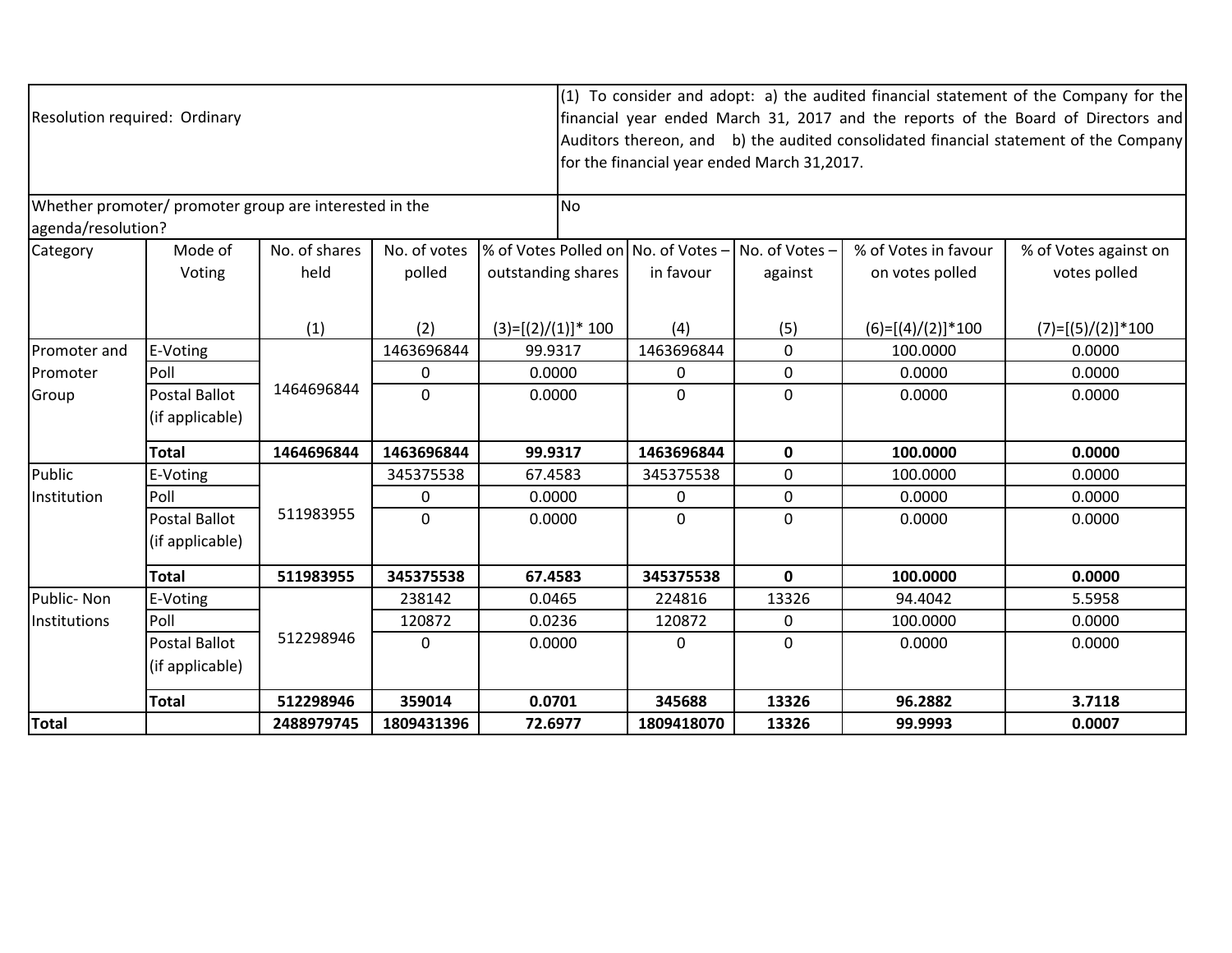| Resolution required: Ordinary                          |                      |               |                |                                     | (2) To appoint a Director in place of Smt. Manjari Kacker (DIN06945359), who retires by<br>rotation under the provisions of the Companies Act, 2013 and being eligible, offers<br>herself for re-appointment. |               |                      |                       |  |  |
|--------------------------------------------------------|----------------------|---------------|----------------|-------------------------------------|---------------------------------------------------------------------------------------------------------------------------------------------------------------------------------------------------------------|---------------|----------------------|-----------------------|--|--|
| Whether promoter/ promoter group are interested in the |                      |               |                | <b>No</b>                           |                                                                                                                                                                                                               |               |                      |                       |  |  |
| agenda/resolution?                                     |                      |               |                |                                     |                                                                                                                                                                                                               |               |                      |                       |  |  |
| Category                                               | Mode of              | No. of shares | No. of votes   | % of Votes Polled on No. of Votes - |                                                                                                                                                                                                               | No. of Votes- | % of Votes in favour | % of Votes against on |  |  |
|                                                        | Voting               | held          | polled         | outstanding shares                  | in favour                                                                                                                                                                                                     | against       | on votes polled      | votes polled          |  |  |
|                                                        |                      |               |                |                                     |                                                                                                                                                                                                               |               |                      |                       |  |  |
|                                                        |                      | (1)           | (2)            | $(3)=[(2)/(1)]*100$                 | (4)                                                                                                                                                                                                           | (5)           | $(6)=[(4)/(2)]*100$  | $(7)=[(5)/(2)]*100$   |  |  |
| Promoter and                                           | E-Voting             |               | 1463696844     | 99.9317                             | 1463696844                                                                                                                                                                                                    | 0             | 100.0000             | 0.0000                |  |  |
| Promoter                                               | Poll                 |               | 0              | 0.0000                              | $\Omega$                                                                                                                                                                                                      | 0             | 0.0000               | 0.0000                |  |  |
| Group                                                  | <b>Postal Ballot</b> | 1464696844    | $\mathbf 0$    | 0.0000                              | $\mathbf{0}$                                                                                                                                                                                                  | 0             | 0.0000               | 0.0000                |  |  |
|                                                        | (if applicable)      |               |                |                                     |                                                                                                                                                                                                               |               |                      |                       |  |  |
|                                                        | <b>Total</b>         | 1464696844    | 1463696844     | 99.9317                             | 1463696844                                                                                                                                                                                                    | 0             | 100.0000             | 0.0000                |  |  |
| Public                                                 | E-Voting             |               | 351058130      | 68.5682                             | 330968441                                                                                                                                                                                                     | 20089689      | 94.2774              | 5.7226                |  |  |
| Institution                                            | Poll                 |               | 0              | 0.0000                              | 0                                                                                                                                                                                                             | 0             | 0.0000               | 0.0000                |  |  |
|                                                        | <b>Postal Ballot</b> | 511983955     | $\overline{0}$ | 0.0000                              | $\Omega$                                                                                                                                                                                                      | 0             | 0.0000               | 0.0000                |  |  |
|                                                        | (if applicable)      |               |                |                                     |                                                                                                                                                                                                               |               |                      |                       |  |  |
|                                                        | <b>Total</b>         | 511983955     | 351058130      | 68.5682                             | 330968441                                                                                                                                                                                                     | 20089689      | 94.2774              | 5.7226                |  |  |
| Public-Non                                             | E-Voting             |               | 237770         | 0.0464                              | 209951                                                                                                                                                                                                        | 27819         | 88.3000              | 11.7000               |  |  |
| Institutions                                           | Poll                 |               | 120872         | 0.0236                              | 120872                                                                                                                                                                                                        | $\Omega$      | 100.0000             | 0.0000                |  |  |
|                                                        | Postal Ballot        | 512298946     | $\Omega$       | 0.0000                              | 0                                                                                                                                                                                                             | $\Omega$      | 0.0000               | 0.0000                |  |  |
|                                                        | (if applicable)      |               |                |                                     |                                                                                                                                                                                                               |               |                      |                       |  |  |
|                                                        | <b>Total</b>         | 512298946     | 358642         | 0.0700                              | 330823                                                                                                                                                                                                        | 27819         | 92.2432              | 7.7568                |  |  |
| Total                                                  |                      | 2488979745    | 1815113616     | 72.9260                             | 1794996108                                                                                                                                                                                                    | 20117508      | 98.8917              | 1.1083                |  |  |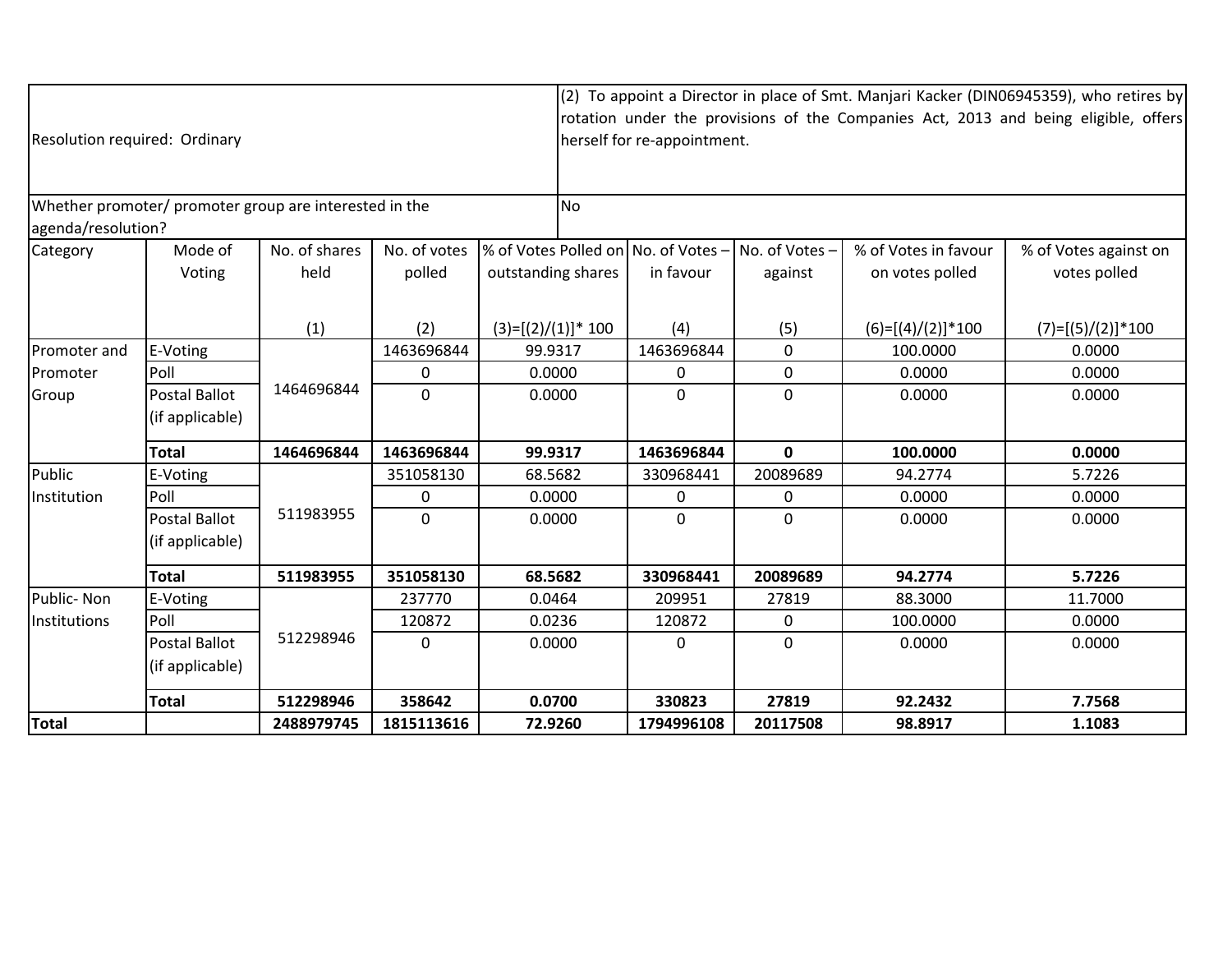|                                                                              |                      |               |              |                       | (3) To ratify the appointment of M/s. Pathak H.D. & Associates, Chartered Accountants |                                     |               |                      |                       |  |
|------------------------------------------------------------------------------|----------------------|---------------|--------------|-----------------------|---------------------------------------------------------------------------------------|-------------------------------------|---------------|----------------------|-----------------------|--|
| Resolution required: Ordinary                                                |                      |               |              |                       |                                                                                       |                                     |               |                      |                       |  |
| Whether promoter/ promoter group are interested in the<br>agenda/resolution? |                      |               |              |                       | <b>No</b>                                                                             |                                     |               |                      |                       |  |
| Category                                                                     | Mode of              | No. of shares | No. of votes |                       |                                                                                       | % of Votes Polled on No. of Votes - | No. of Votes- | % of Votes in favour | % of Votes against on |  |
|                                                                              | Voting               | held          | polled       | outstanding shares    |                                                                                       | in favour                           | against       | on votes polled      | votes polled          |  |
|                                                                              |                      |               |              |                       |                                                                                       |                                     |               |                      |                       |  |
|                                                                              |                      | (1)           | (2)          | $(3)=[(2)/(1)]$ * 100 |                                                                                       | (4)                                 | (5)           | $(6)=[(4)/(2)]*100$  | $(7)=[(5)/(2)]*100$   |  |
| Promoter and                                                                 | E-Voting             |               | 1463696844   | 99.9317               |                                                                                       | 1463696844                          | $\Omega$      | 100.0000             | 0.0000                |  |
| Promoter                                                                     | Poll                 |               | 0            | 0.0000                |                                                                                       | 0                                   | 0             | 0.0000               | 0.0000                |  |
| Group                                                                        | <b>Postal Ballot</b> | 1464696844    | $\mathbf{0}$ | 0.0000                |                                                                                       | $\mathbf{0}$                        | $\mathbf{0}$  | 0.0000               | 0.0000                |  |
|                                                                              | (if applicable)      |               |              |                       |                                                                                       |                                     |               |                      |                       |  |
|                                                                              | <b>Total</b>         | 1464696844    | 1463696844   | 99.9317               |                                                                                       | 1463696844                          | $\mathbf 0$   | 100.0000             | 0.0000                |  |
| Public                                                                       | E-Voting             |               | 351058130    | 68.5682               |                                                                                       | 333930665                           | 17127465      | 95.1212              | 4.8788                |  |
| Institution                                                                  | Poll                 |               | 0            | 0.0000                |                                                                                       | 0                                   | 0             | 0.0000               | 0.0000                |  |
|                                                                              | Postal Ballot        | 511983955     | $\mathbf{0}$ | 0.0000                |                                                                                       | $\mathbf{0}$                        | 0             | 0.0000               | 0.0000                |  |
|                                                                              | (if applicable)      |               |              |                       |                                                                                       |                                     |               |                      |                       |  |
|                                                                              | <b>Total</b>         | 511983955     | 351058130    | 68.5682               |                                                                                       | 333930665                           | 17127465      | 95.1212              | 4.8788                |  |
| Public-Non                                                                   | E-Voting             |               | 237925       | 0.0464                |                                                                                       | 211067                              | 26858         | 88.7116              | 11.2884               |  |
| Institutions                                                                 | Poll                 |               | 120872       | 0.0236                |                                                                                       | 120872                              | $\mathbf 0$   | 100.0000             | 0.0000                |  |
|                                                                              | Postal Ballot        | 512298946     | $\Omega$     | 0.0000                |                                                                                       | 0                                   | $\Omega$      | 0.0000               | 0.0000                |  |
|                                                                              | (if applicable)      |               |              |                       |                                                                                       |                                     |               |                      |                       |  |
|                                                                              | <b>Total</b>         | 512298946     | 358797       | 0.0700                |                                                                                       | 331939                              | 26858         | 92.5144              | 7.4856                |  |
| Total                                                                        |                      | 2488979745    | 1815113771   | 72.9260               |                                                                                       | 1797959448                          | 17154323      | 99.0549              | 0.9451                |  |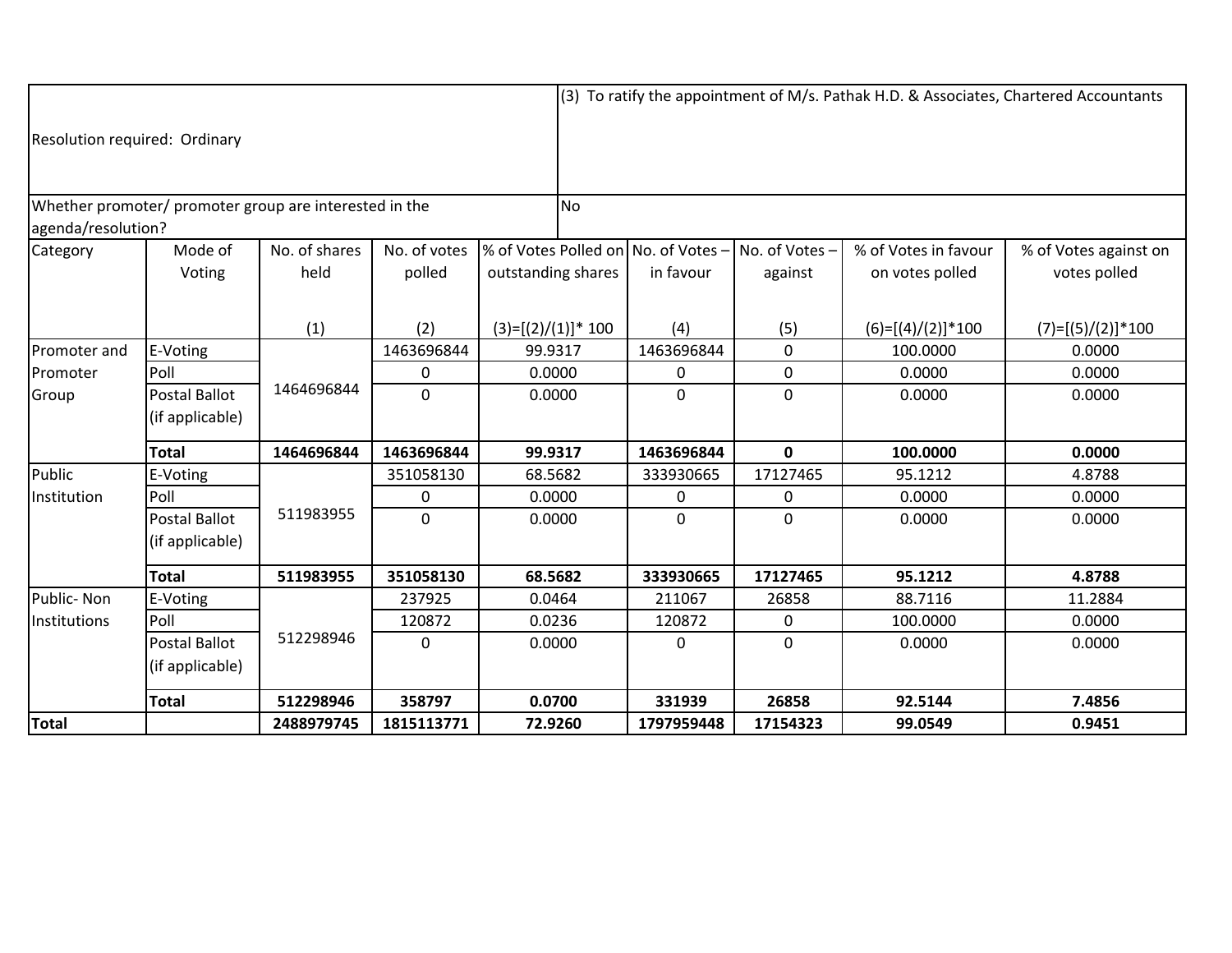| Resolution required: Special                                                 |                                         |                       |                        |                                                           |                | Securities.  |                           |                                         | (4) To approve Private Placement of Non-Convertible Debentures and/or other Debt |
|------------------------------------------------------------------------------|-----------------------------------------|-----------------------|------------------------|-----------------------------------------------------------|----------------|--------------|---------------------------|-----------------------------------------|----------------------------------------------------------------------------------|
| Whether promoter/ promoter group are interested in the<br>agenda/resolution? |                                         |                       |                        |                                                           | N <sub>o</sub> |              |                           |                                         |                                                                                  |
| Category                                                                     | Mode of<br>Voting                       | No. of shares<br>held | No. of votes<br>polled | % of Votes Polled on No. of Votes -<br>outstanding shares |                | in favour    | No. of Votes -<br>against | % of Votes in favour<br>on votes polled | % of Votes against on<br>votes polled                                            |
|                                                                              |                                         | (1)                   | (2)                    | $(3)=[(2)/(1)]$ * 100                                     |                | (4)          | (5)                       | $(6)=[(4)/(2)]*100$                     | $(7)=[(5)/(2)]*100$                                                              |
| Promoter and                                                                 | E-Voting                                |                       | 1463696844             | 99.9317                                                   |                | 1463696844   | $\mathbf 0$               | 100.0000                                | 0.0000                                                                           |
| Promoter                                                                     | Poll                                    |                       | 0                      | 0.0000                                                    |                | 0            | 0                         | 0.0000                                  | 0.0000                                                                           |
| Group                                                                        | Postal Ballot<br>(if applicable)        | 1464696844            | $\overline{0}$         | 0.0000                                                    |                | $\mathbf{0}$ | $\mathbf{0}$              | 0.0000                                  | 0.0000                                                                           |
|                                                                              | <b>Total</b>                            | 1464696844            | 1463696844             | 99.9317                                                   |                | 1463696844   | $\mathbf 0$               | 100.0000                                | 0.0000                                                                           |
| Public                                                                       | E-Voting                                |                       | 185709496              | 36.2725                                                   |                | 164425737    | 21283759                  | 88.5392                                 | 11.4608                                                                          |
| Institution                                                                  | Poll                                    |                       | 0                      | 0.0000                                                    |                | 0            | 0                         | 0.0000                                  | 0.0000                                                                           |
|                                                                              | <b>Postal Ballot</b><br>(if applicable) | 511983955             | $\mathbf{0}$           | 0.0000                                                    |                | $\Omega$     | 0                         | 0.0000                                  | 0.0000                                                                           |
|                                                                              | <b>Total</b>                            | 511983955             | 185709496              | 36.2725                                                   |                | 164425737    | 21283759                  | 88.5392                                 | 11.4608                                                                          |
| Public-Non                                                                   | E-Voting                                |                       | 237701                 | 0.0464                                                    |                | 213399       | 24302                     | 89.7762                                 | 10.2238                                                                          |
| Institutions                                                                 | Poll                                    |                       | 120872                 | 0.0236                                                    |                | 120872       | $\mathbf 0$               | 100.0000                                | 0.0000                                                                           |
|                                                                              | <b>Postal Ballot</b><br>(if applicable) | 512298946<br>$\Omega$ |                        | 0.0000                                                    |                | $\Omega$     | $\mathbf 0$               | 0.0000                                  | 0.0000                                                                           |
|                                                                              | <b>Total</b>                            | 512298946             | 358573                 | 0.0700                                                    |                | 334271       | 24302                     | 93.2226                                 | 6.7774                                                                           |
| Total                                                                        |                                         | 2488979745            | 1649764913             | 66.2828                                                   |                | 1628456852   | 21308061                  | 98.7084                                 | 1.2916                                                                           |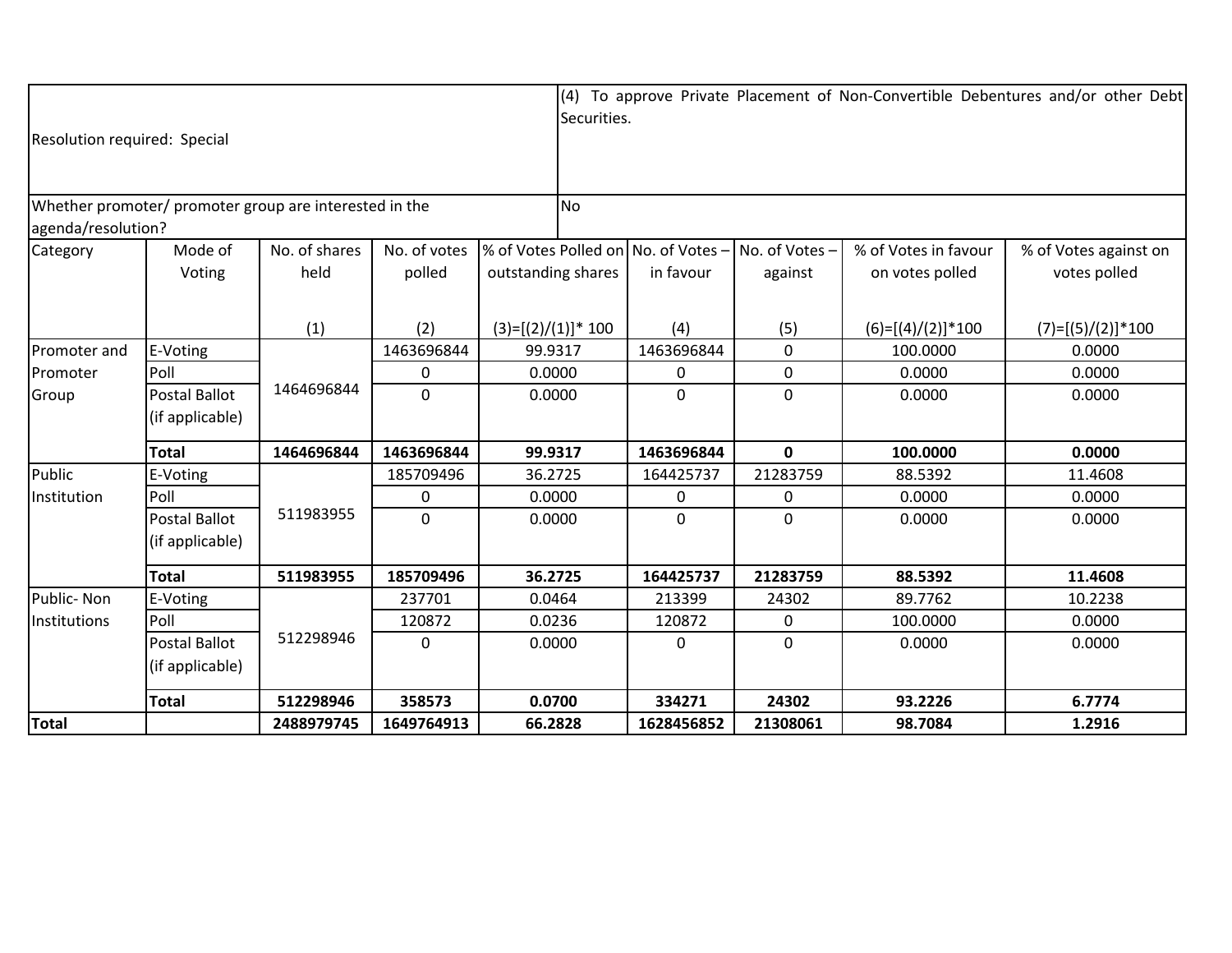| Resolution required: Ordinary                                                |                                         |                           |                        |                                                           |  |              |                           |                                         | (5) Payment of remuneration to Cost Auditors for the financial year ending March 31, |
|------------------------------------------------------------------------------|-----------------------------------------|---------------------------|------------------------|-----------------------------------------------------------|--|--------------|---------------------------|-----------------------------------------|--------------------------------------------------------------------------------------|
| Whether promoter/ promoter group are interested in the<br>agenda/resolution? |                                         |                           |                        | N <sub>o</sub>                                            |  |              |                           |                                         |                                                                                      |
| Category                                                                     | Mode of<br>Voting                       | No. of shares<br>held     | No. of votes<br>polled | % of Votes Polled on No. of Votes -<br>outstanding shares |  | in favour    | No. of Votes -<br>against | % of Votes in favour<br>on votes polled | % of Votes against on<br>votes polled                                                |
|                                                                              |                                         | (1)                       | (2)                    | $(3)=[(2)/(1)]*100$                                       |  | (4)          | (5)                       | $(6)=[(4)/(2)]*100$                     | $(7)=[(5)/(2)]*100$                                                                  |
| Promoter and                                                                 | E-Voting                                |                           | 1463696844             | 99.9317                                                   |  | 1463696844   | $\mathbf 0$               | 100.0000                                | 0.0000                                                                               |
| Promoter                                                                     | Poll                                    |                           | 0                      | 0.0000                                                    |  | 0            | 0                         | 0.0000                                  | 0.0000                                                                               |
| Group                                                                        | Postal Ballot<br>(if applicable)        | 1464696844                | $\overline{0}$         | 0.0000                                                    |  | $\mathbf{0}$ | $\mathbf{0}$              | 0.0000                                  | 0.0000                                                                               |
|                                                                              | <b>Total</b>                            | 1464696844                | 1463696844             | 99.9317                                                   |  | 1463696844   | $\mathbf{0}$              | 100.0000                                | 0.0000                                                                               |
| Public                                                                       | E-Voting                                |                           | 351058130              | 68.5682                                                   |  | 351058130    | $\mathbf 0$               | 100.0000                                | 0.0000                                                                               |
| Institution                                                                  | Poll                                    |                           | 0                      | 0.0000                                                    |  | 0            | $\mathbf 0$               | 0.0000                                  | 0.0000                                                                               |
|                                                                              | <b>Postal Ballot</b><br>(if applicable) | 511983955<br>$\mathbf{0}$ |                        | 0.0000                                                    |  | $\mathbf{0}$ | 0                         | 0.0000                                  | 0.0000                                                                               |
|                                                                              | <b>Total</b>                            | 511983955                 | 351058130              | 68.5682                                                   |  | 351058130    | $\mathbf{0}$              | 100.0000                                | 0.0000                                                                               |
| Public-Non                                                                   | E-Voting                                |                           | 238001                 | 0.0465                                                    |  | 221492       | 16509                     | 93.0635                                 | 6.9365                                                                               |
| Institutions                                                                 | Poll                                    |                           | 120872                 | 0.0236                                                    |  | 120872       | $\mathbf 0$               | 100.0000                                | 0.0000                                                                               |
|                                                                              | <b>Postal Ballot</b><br>(if applicable) | 512298946<br>$\Omega$     |                        | 0.0000                                                    |  | $\Omega$     | 0                         | 0.0000                                  | 0.0000                                                                               |
|                                                                              | <b>Total</b>                            | 512298946                 | 358873                 | 0.0701                                                    |  | 342364       | 16509                     | 95.3998                                 | 4.6002                                                                               |
| Total                                                                        |                                         | 2488979745                | 1815113847             | 72.9260                                                   |  | 1815097338   | 16509                     | 99.9991                                 | 0.0009                                                                               |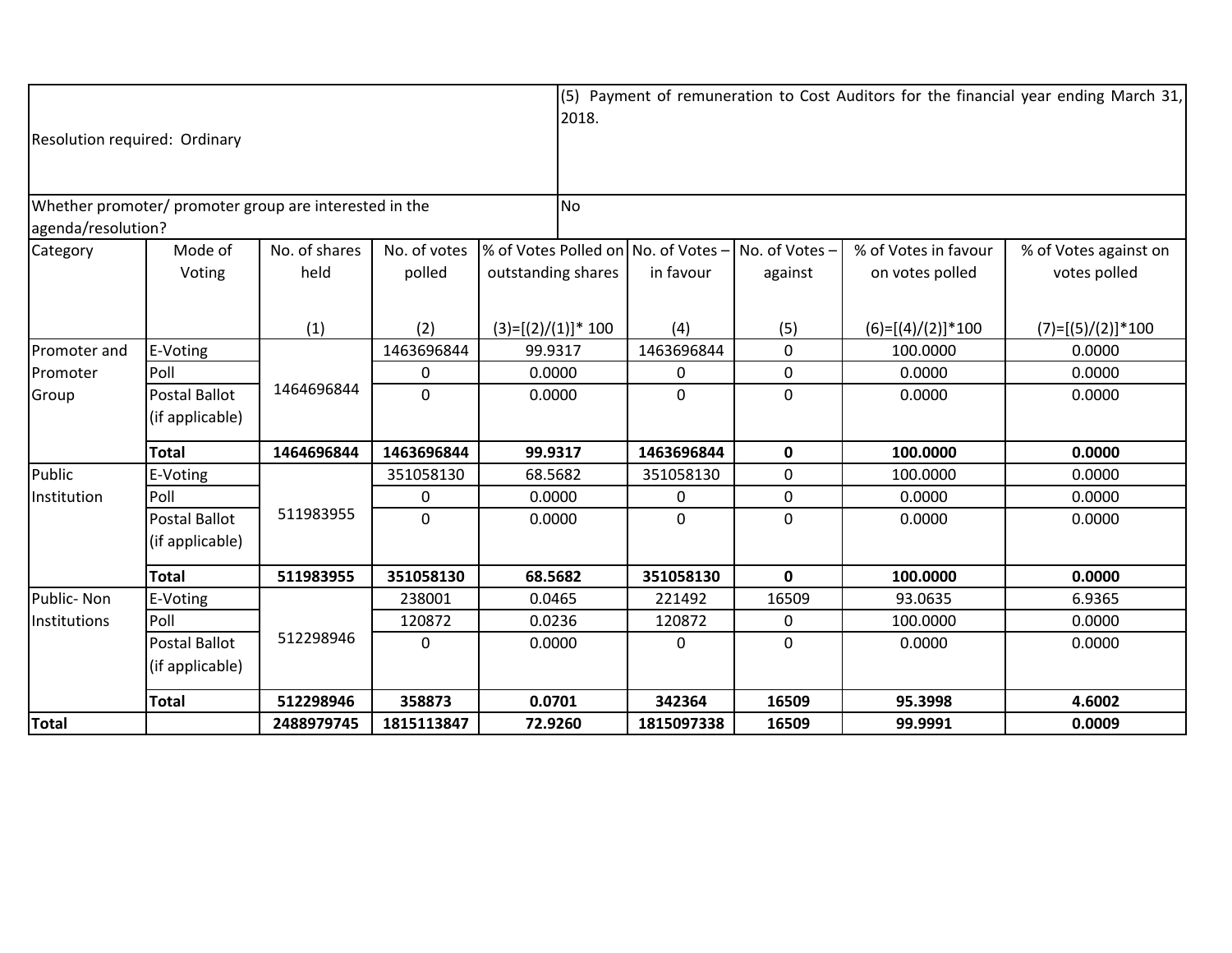| Resolution required: Ordinary                          |                      |               |                |                       |           | (6) To approve Increase in Authorised Share Capital and Alteration of Memorandum of<br>Association of the Company. |               |                      |                       |  |  |
|--------------------------------------------------------|----------------------|---------------|----------------|-----------------------|-----------|--------------------------------------------------------------------------------------------------------------------|---------------|----------------------|-----------------------|--|--|
| Whether promoter/ promoter group are interested in the |                      |               |                |                       | <b>No</b> |                                                                                                                    |               |                      |                       |  |  |
| agenda/resolution?                                     |                      |               |                |                       |           |                                                                                                                    |               |                      |                       |  |  |
| Category                                               | Mode of              | No. of shares | No. of votes   |                       |           | % of Votes Polled on No. of Votes -                                                                                | No. of Votes- | % of Votes in favour | % of Votes against on |  |  |
|                                                        | Voting               | held          | polled         | outstanding shares    |           | in favour                                                                                                          | against       | on votes polled      | votes polled          |  |  |
|                                                        |                      | (1)           | (2)            | $(3)=[(2)/(1)]^* 100$ |           | (4)                                                                                                                | (5)           | $(6)=[(4)/(2)]*100$  | $(7)=[(5)/(2)]*100$   |  |  |
| Promoter and                                           | E-Voting             |               | 1463696844     | 99.9317               |           | 1463696844                                                                                                         | 0             | 100.0000             | 0.0000                |  |  |
| Promoter                                               | Poll                 |               | 0              | 0.0000                |           | 0                                                                                                                  | 0             | 0.0000               | 0.0000                |  |  |
| Group                                                  | <b>Postal Ballot</b> | 1464696844    | $\overline{0}$ | 0.0000                |           | $\mathbf{0}$                                                                                                       | 0             | 0.0000               | 0.0000                |  |  |
|                                                        | (if applicable)      |               |                |                       |           |                                                                                                                    |               |                      |                       |  |  |
|                                                        | <b>Total</b>         | 1464696844    | 1463696844     | 99.9317               |           | 1463696844                                                                                                         | 0             | 100.0000             | 0.0000                |  |  |
| Public                                                 | E-Voting             |               | 351058130      | 68.5682               |           | 351058130                                                                                                          | 0             | 100.0000             | 0.0000                |  |  |
| Institution                                            | Poll                 |               | 0              | 0.0000                |           | 0                                                                                                                  | 0             | 0.0000               | 0.0000                |  |  |
|                                                        | <b>Postal Ballot</b> | 511983955     | $\Omega$       | 0.0000                |           | $\overline{0}$                                                                                                     | 0             | 0.0000               | 0.0000                |  |  |
|                                                        | (if applicable)      |               |                |                       |           |                                                                                                                    |               |                      |                       |  |  |
|                                                        | <b>Total</b>         | 511983955     | 351058130      | 68.5682               |           | 351058130                                                                                                          | $\mathbf 0$   | 100.0000             | 0.0000                |  |  |
| Public-Non                                             | E-Voting             |               | 237726         | 0.0464                |           | 220351                                                                                                             | 17375         | 92.6912              | 7.3088                |  |  |
| Institutions                                           | Poll                 |               | 120872         | 0.0236                |           | 120872                                                                                                             | 0             | 100.0000             | 0.0000                |  |  |
|                                                        | Postal Ballot        | 512298946     | $\Omega$       | 0.0000                |           | 0                                                                                                                  | $\Omega$      | 0.0000               | 0.0000                |  |  |
|                                                        | (if applicable)      |               |                |                       |           |                                                                                                                    |               |                      |                       |  |  |
|                                                        | <b>Total</b>         | 512298946     | 358598         | 0.0700                |           | 341223                                                                                                             | 17375         | 95.1547              | 4.8453                |  |  |
| Total                                                  |                      | 2488979745    | 1815113572     | 72.9260               |           | 1815096197                                                                                                         | 17375         | 99.9990              | 0.0010                |  |  |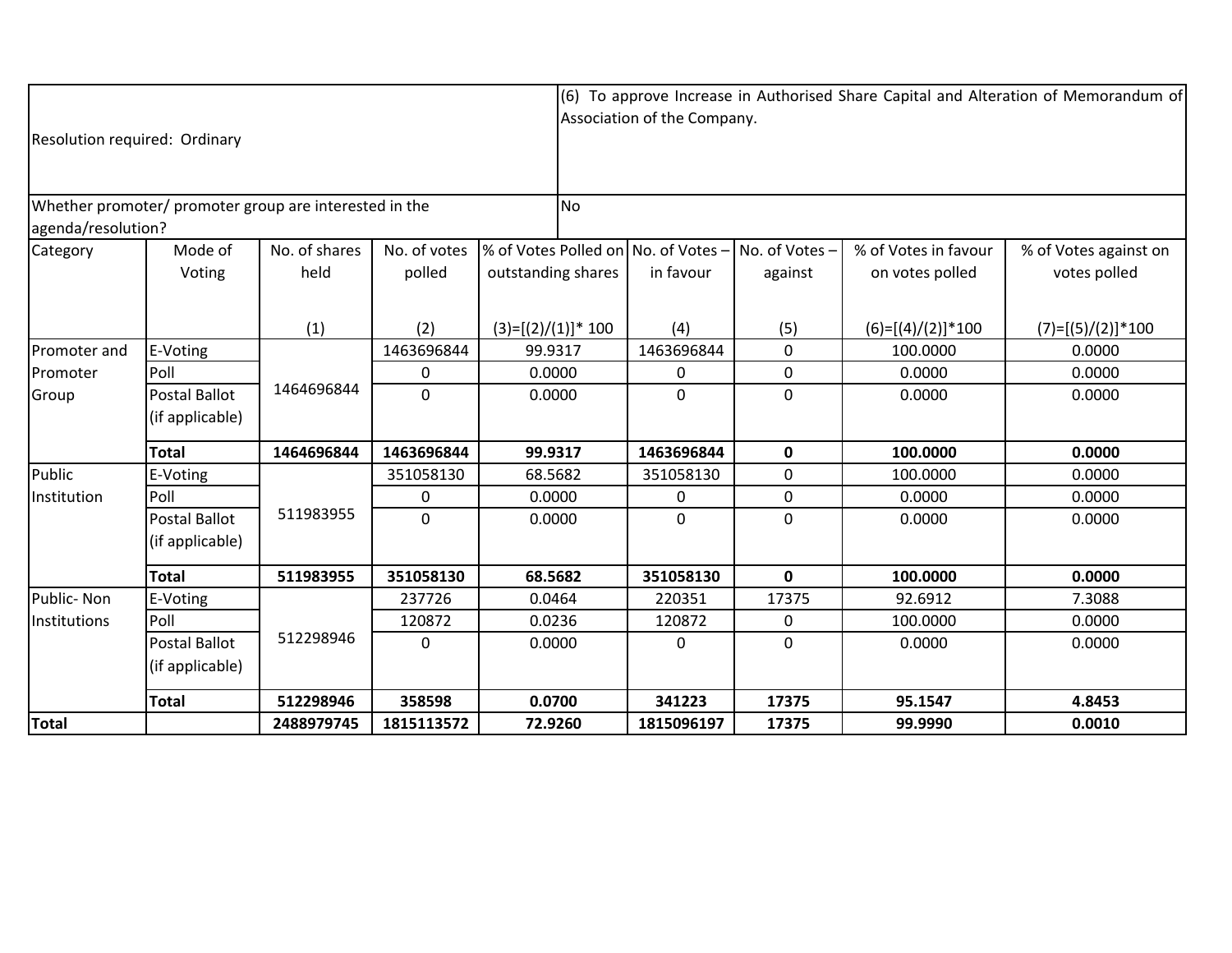|                              |                                         |                                                        |                |                                     | (7) To approve adoption of new Articles of Association of the Company |                |                      |                       |  |  |
|------------------------------|-----------------------------------------|--------------------------------------------------------|----------------|-------------------------------------|-----------------------------------------------------------------------|----------------|----------------------|-----------------------|--|--|
| Resolution required: Special |                                         |                                                        |                |                                     |                                                                       |                |                      |                       |  |  |
| agenda/resolution?           |                                         | Whether promoter/ promoter group are interested in the |                | <b>No</b>                           |                                                                       |                |                      |                       |  |  |
| Category                     | Mode of                                 | No. of shares                                          | No. of votes   | % of Votes Polled on No. of Votes - |                                                                       | No. of Votes - | % of Votes in favour | % of Votes against on |  |  |
|                              | Voting                                  | held                                                   | polled         | outstanding shares                  | in favour                                                             | against        | on votes polled      | votes polled          |  |  |
|                              |                                         | (1)                                                    | (2)            | $(3)=[(2)/(1)]^* 100$               | (4)                                                                   | (5)            | $(6)=[(4)/(2)]*100$  | $(7)=[(5)/(2)]*100$   |  |  |
| Promoter and                 | E-Voting                                |                                                        | 1463696844     | 99.9317                             | 1463696844                                                            | 0              | 100.0000             | 0.0000                |  |  |
| Promoter                     | Poll                                    |                                                        | 0              | 0.0000                              | 0                                                                     | 0              | 0.0000               | 0.0000                |  |  |
| Group                        | <b>Postal Ballot</b><br>(if applicable) | 1464696844                                             | $\overline{0}$ | 0.0000                              | 0                                                                     | $\mathbf{0}$   | 0.0000               | 0.0000                |  |  |
|                              | <b>Total</b>                            | 1464696844                                             | 1463696844     | 99.9317                             | 1463696844                                                            | $\mathbf{0}$   | 100.0000             | 0.0000                |  |  |
| Public                       | E-Voting                                |                                                        | 345626130      | 67.5072                             | 301454230                                                             | 44171900       | 87.2197              | 12.7803               |  |  |
| Institution                  | Poll                                    |                                                        | 0              | 0.0000                              | 0                                                                     | 0              | 0.0000               | 0.0000                |  |  |
|                              | <b>Postal Ballot</b><br>(if applicable) | 511983955                                              | $\overline{0}$ | 0.0000                              | 0                                                                     | $\mathbf{0}$   | 0.0000               | 0.0000                |  |  |
|                              | <b>Total</b>                            | 511983955                                              | 345626130      | 67.5072                             | 301454230                                                             | 44171900       | 87.2197              | 12.7803               |  |  |
| Public-Non                   | E-Voting                                |                                                        | 236581         | 0.0462                              | 223329                                                                | 13252          | 94.3985              | 5.6015                |  |  |
| Institutions                 | Poll                                    |                                                        | 120872         | 0.0236                              | 120872                                                                | 0              | 100.0000             | 0.0000                |  |  |
|                              | <b>Postal Ballot</b>                    | 512298946<br>$\Omega$                                  |                | 0.0000                              | 0                                                                     | $\Omega$       | 0.0000               | 0.0000                |  |  |
|                              | (if applicable)                         |                                                        |                |                                     |                                                                       |                |                      |                       |  |  |
|                              | <b>Total</b>                            | 512298946                                              | 357453         | 0.0698                              | 344201                                                                | 13252          | 96.2927              | 3.7073                |  |  |
| <b>Total</b>                 |                                         | 2488979745                                             | 1809680427     | 72.7077                             | 1765495275                                                            | 44185152       | 97.5584              | 2.4416                |  |  |